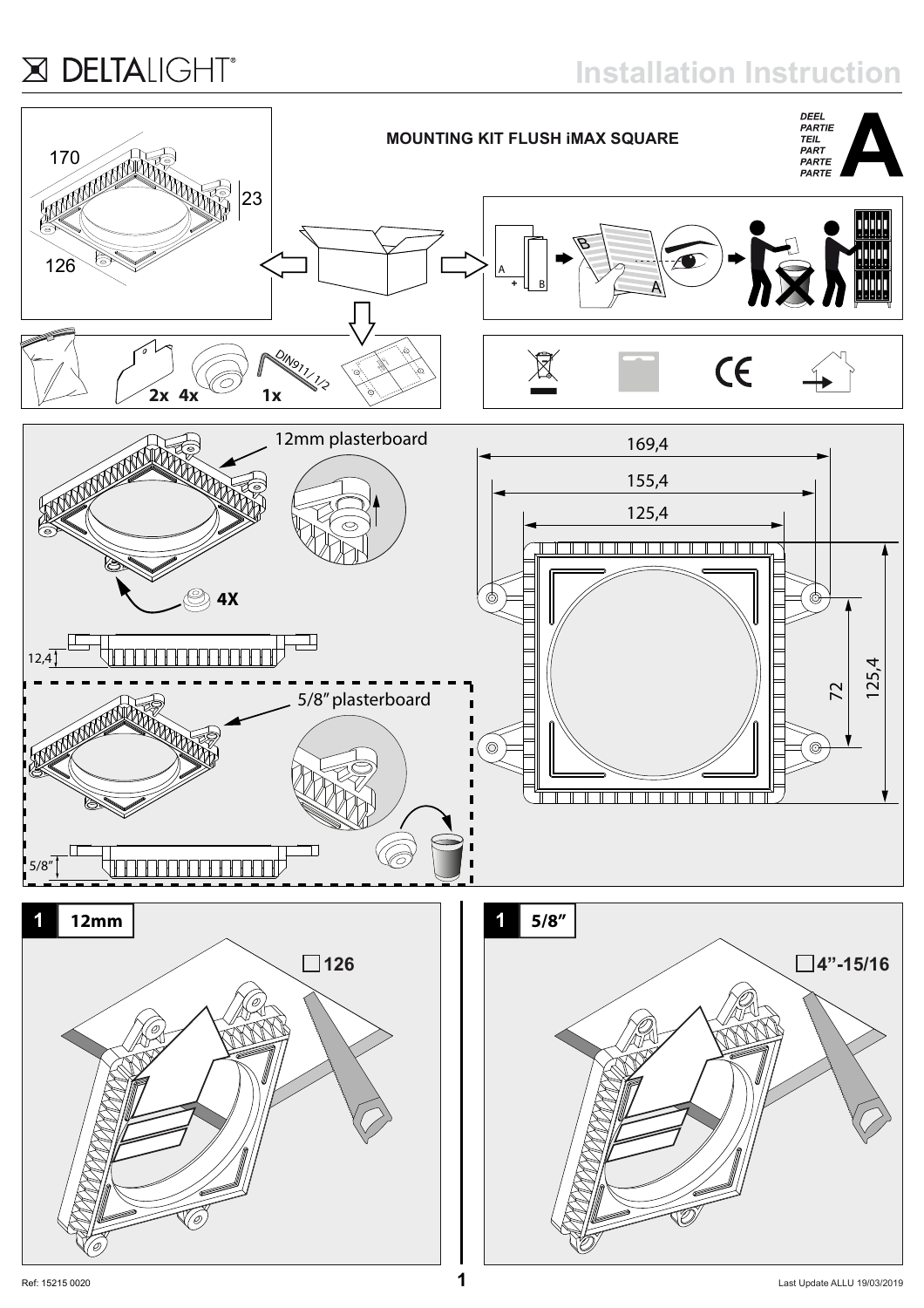# **DELTALIGHT**  $\boxtimes$

## **Installation Instruction** Instruction Installation













**2**